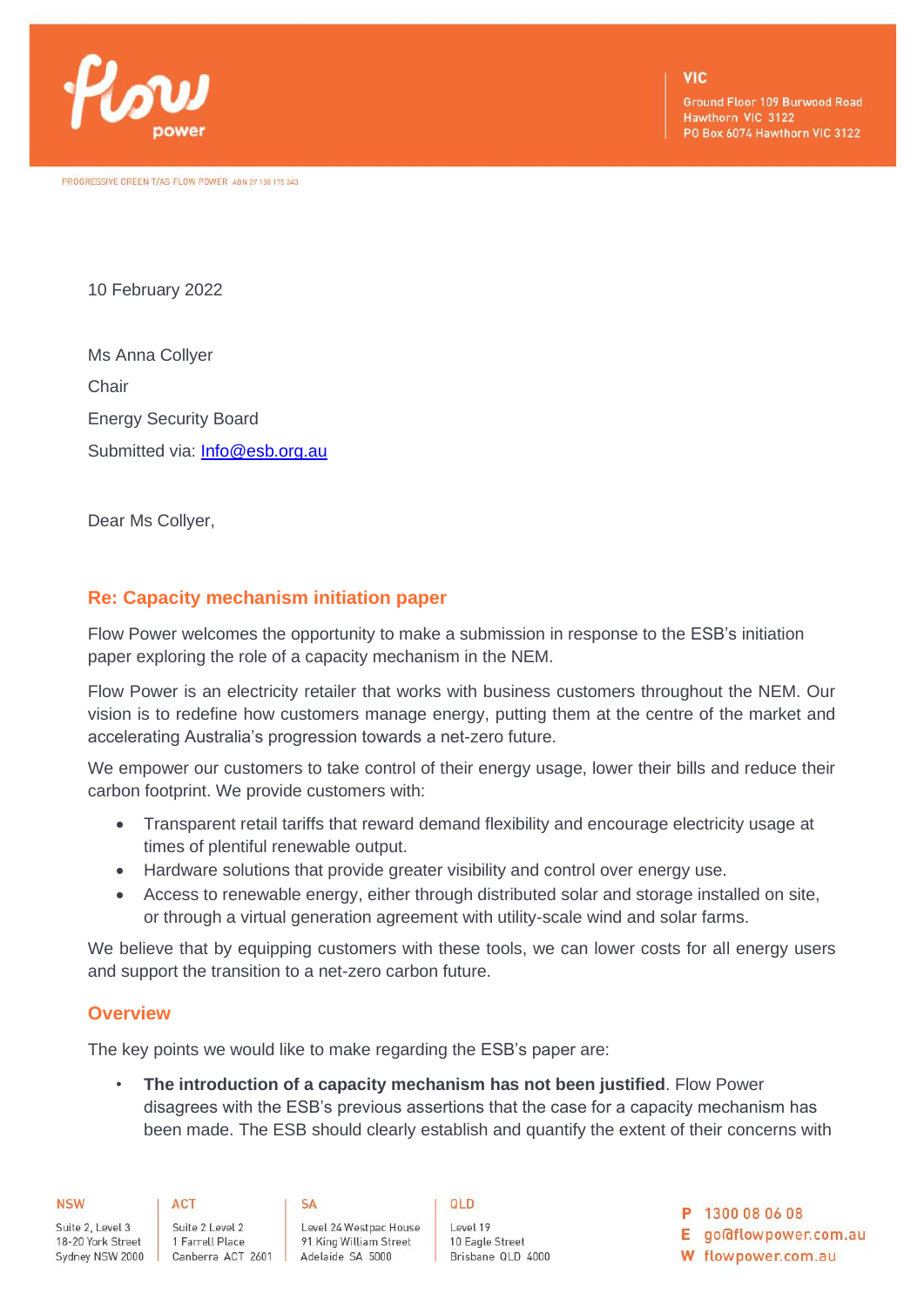the existing market design before committing to specific policies. This would reduce the risk of costly, unnecessary, and misguided regulatory change.

• **If a mechanism must be designed, a more targeted approach to supporting new investment should be considered**. This approach could support investment while minimising risks to consumers, as well as reducing the extent of the regulatory burden on participants.

We have provided some additional comments on various aspects of the consultation paper below.

# **The need for a capacity mechanism**

Managing the balance of supply and demand for electricity will remain a central challenge in the energy transition. We will need to develop new supply, increase demand flexibility, and install energy storage to fill the gaps as thermal generation retires. Importantly it will need to do so in a way that meets energy consumers expectations of reasonable prices and service levels. Growing willingness from the Federal and State governments to intervene in the market, or set out their own broad energy policies, only adds to the challenge.

Despite the magnitude of this challenge, we are concerned that the ESB has failed to present the necessary analysis to assess whether any change is needed. The ESB has not adequately demonstrated how a capacity mechanism would improve outcomes for consumers. The ESB has even noted that the reforms it is considering could lead to:<sup>1</sup>

- imposing bigger regulatory burdens
- overcompensation of existing thermal generation assets
- reducing the liquidity of contract markets
- eroding competition on retail and wholesale markets.

The current framework, complete with market-based incentives and backstops, have been effective at managing reliability to date. In addition, the current RRO and interim reliability standard have only been recently introduced and so have had limited time to demonstrate their effectiveness in supporting reliability objectives. Further, the introduction of five-minute settlement and the wholesale demand response mechanism are expected to support more dispatchable capacity. Based on the most recent forecasts of reliability, there does not appear to be forecast risk that is not going to be addressed by the investment commitments that have already been made

The introduction of a capacity mechanism could represent a significant change to the financing and operation of generation, storage, and demand response in the NEM. It could also completely change the structure of the retail market. It would also create a period of uncertainty and cost during its implementation. For these reasons, the ESB should be certain of the need for a capacity mechanism before pursuing it further.

## **Comparison against a base case**

\_\_\_\_\_\_\_\_\_\_\_\_\_\_\_\_\_\_\_\_\_\_\_\_\_

For the reasons outlined above, we appreciate the commitment from the ESB to investigate whether a capacity mechanism is indeed necessary. When developing the base case, the ESB should:

<sup>1</sup> Energy Security Board, *Options Paper – Part A,* p. 36.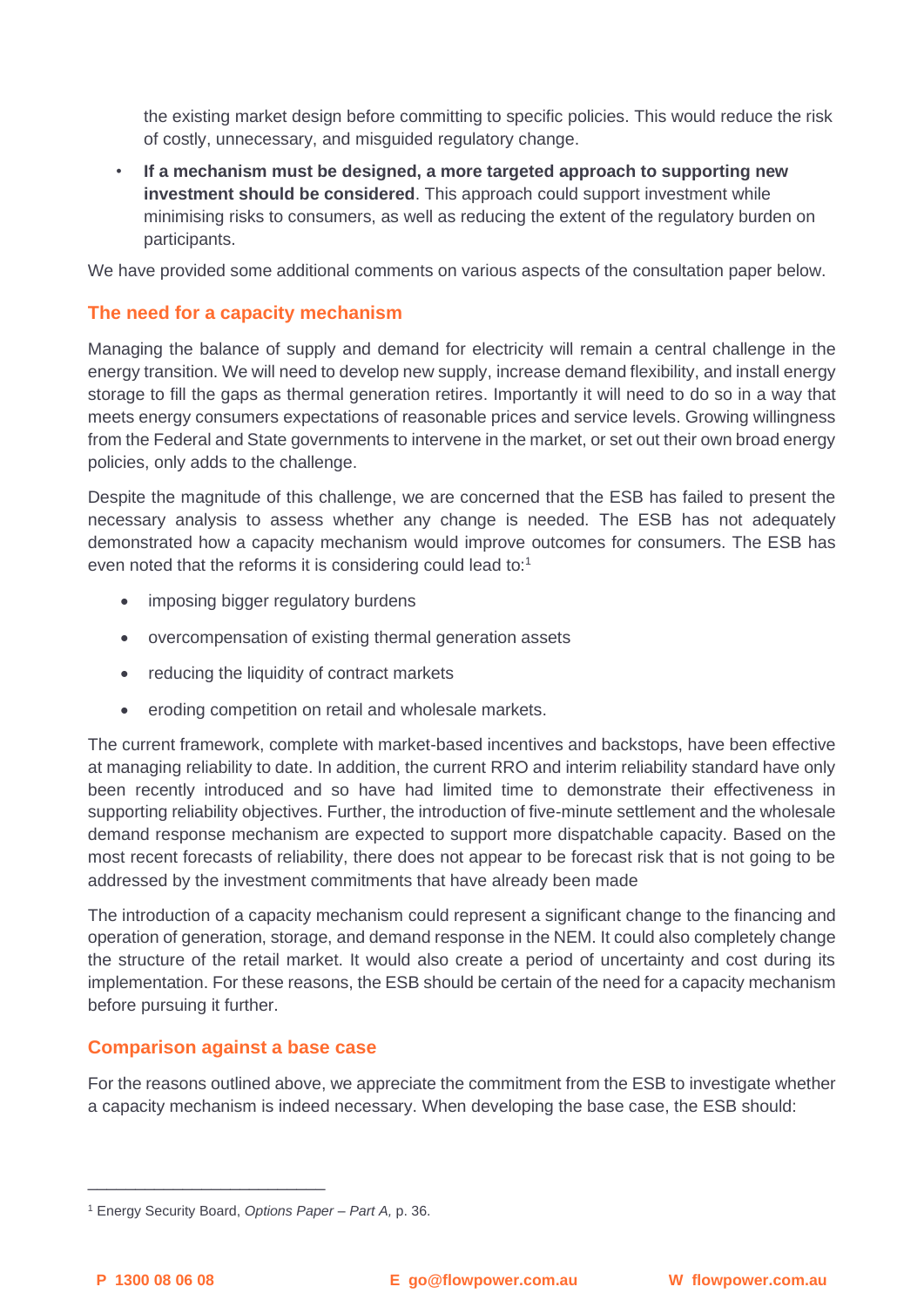- Account for the impact on recent regulatory changes including the introduction of five-minute settlement and the existing RRO.
- Account for the impact of the future expansions of the market price settings, NSW Electricity Investment Roadmap, jurisdictional reserves, markets for fast frequency response, and other markets for essential system services.
- Look how a capacity mechanism will add costs for consumers, and the distribution of these costs across market customers coupled with an assessment of how this would impact the viability of small retailers and demand response projects.
- Clearly articulate the metrics for assessing the base case against the impact of a capacity mechanism. This is needed to assess the extent of the costs/benefits associated with moving away from our current regulatory and market frameworks.
- Look at the impact of a capacity mechanism on wholesale prices, and wholesale price volatility. The ESB should seek to understand how this might diminish the incentives to invest in storage and demand flexibility.

Noting the short timeframes for the ESB to provide advice on the development of a capacity mechanism, the ESB should focus the design of a mechanism on the deficiencies observed with the existing market. The ESB has previously suggested a capacity mechanism would have benefits including supporting investment, promoting demand response, and providing greater certainty regarding generator retirements. If the ESB's assessment finds the current market addresses a subset of these concerns, the design of the capacity mechanism should be refined accordingly.

## **A capacity mechanism does not clarify retirement dates**

The ESB and governments have raised concerns with the speed of generator retirement. Early retirements themselves are not necessarily problematic. Instead, the far greater challenge is the unexpected withdrawal of capacity. Unexpected retirements can create security, reliability, and price concerns.

Under the current arrangements, the market and regulators have visibility on planned retirements through the notice of closure provisions and through forecasts like MT-PASA. Since the retirement of Hazelwood Power Station, greater emphasis has been placed on understanding the timing of these withdrawals to help manage the impacts.

However, we don't have visibility of unplanned outages or retirements that occur through technical failure. Indeed, it is impossible to accurately predict these technical failures in any deterministic manner. As such, the unplanned outages continue to pose a challenge for the NEM through the transition.

Despite suggestions to the contrary from the ESB, it is unclear how the introduction of a capacity mechanism provides any additional certainty regarding the timing of generator retirements. It was suggested there may be a marginal increase in visibility of planned retirement through withholding of certificates. However, aging thermal generators are likely to withhold certificates to hedge against the risk of unplanned outages. The withholding of certificates would be more pronounced over longer timeframes, as the risks of outages increase, and availability is less certain. Therefore, the introduction of a capacity mechanism seems to provide little additional certainty compared to existing notice of closure provisions.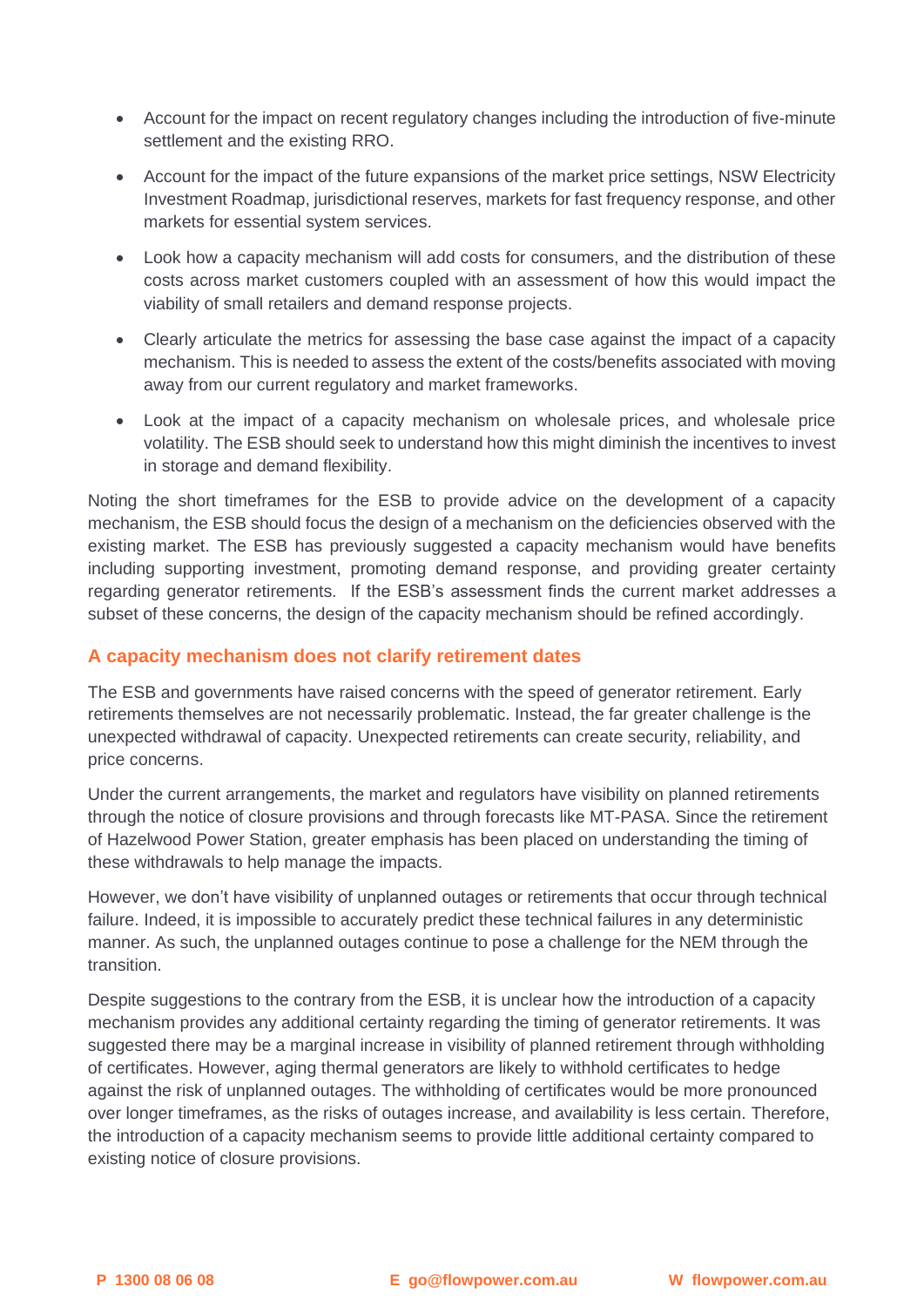The capacity mechanism would not change the risk of unplanned retirements. Occasional qualitative arguments regarding increased maintenance resulting from certificate trading have been made, but these ignore existing requirements to keep plant maintained to meet performance standards and license requirements. Additionally, it may exacerbate this risk by increasing incentives for plant operators to keep units in the market as they continue to age.

On top of this, the ESB and governments are separately exploring the introduction of contracts to fix the retirement date of large generators. These contracts (which state governments can, and have, already bilaterally entered) and the regulatory controls already in place to address the timing of generator retirements leave no residual role for a capacity mechanism designed to manage thermal generator retirements.

# **A more effective role for a capacity mechanism in the NEM**

Subject to demonstrating a clear need for a capacity mechanism through an assessment of the base case, the ESB should consider options for a more targeted capacity mechanism.

Our observation is that trying to design a capacity mechanism that intends to provide greater certainty regarding the timing of generator retirements, in addition to being unnecessary, forces the mechanism to be far more complex and costly than would otherwise be necessary.

By setting aside generator retirements and focussing on new investments, a capacity mechanism could be designed to:

- Facilitate new investment when a reliability shortfall is expected, and does not cost anything if not needed
- Preserve competition and would not create market power risks
- Responds to political objectives
- Be implemented quickly and have lower implementation costs and regulatory burden.

More detail on what this model could look like, and its advantages is outlined below.

## **Proposed model**

The ESB should consider the development of a targeted capacity mechanism. Broadly, this mechanism would:

- Set out a robust framework for assessing the likely risks of future reliability shortfalls.
- In the event of an expected shortfall that might not be resolved otherwise, undertake auctions for reliability options that would be intended to bolster the investment cases for projects being planned.
- The successful projects would receive the reliability option for a pre-determined timeframe, and the costs would be recovered across the market through energy retailers. These options would be intended to remove some of the downside risk of investing in the NEM and could come with conditions to protect consumers from excessive costs.

It would also aim to work with the objectives of state governments and provide an option for state governments to support greater levels of reliability, but still providing transparency and some competitive tension to the process.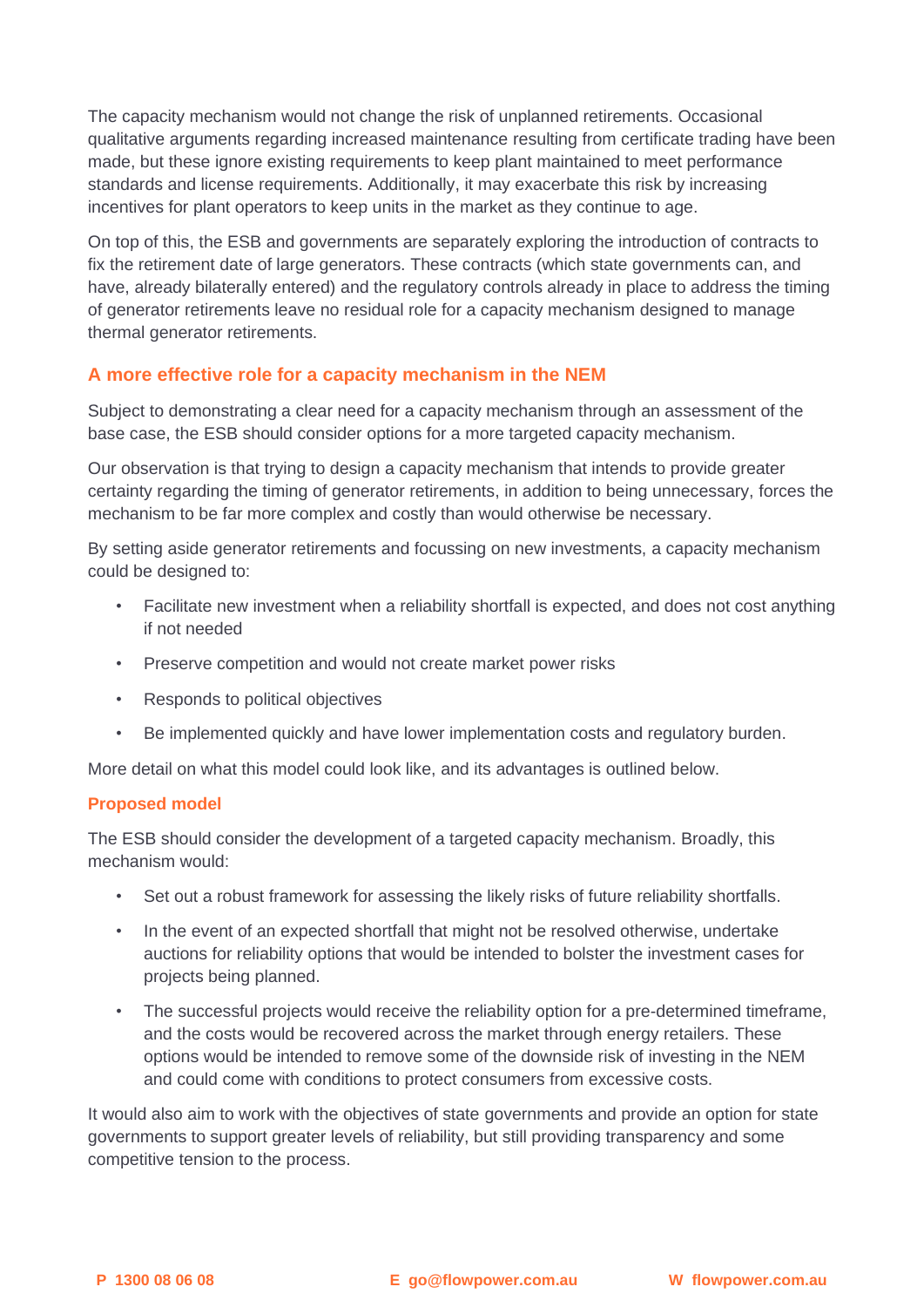## *Metric for determining auction trigger*

The process leading into an auction should provide the market with transparency and foresight regarding expected shortfalls. It should leverage off the existing processes for triggering the retailer reliability obligation, where T-3 instruments are issued when reliability gaps are forecast three years out. This would both provide warning to market participants, and parties who would be interested in tendering for the reliability options. Closer to the shortfall, a second assessment is undertaken and, if the shortfall has persisted, the auction process would commence.

As is the case with the existing RRO, there would be processes in place to dispute the declaration of shortfalls. The AER or even the Reliability Panel could provide oversight of the modelling and stakeholders would have the opportunity to challenge the modelling inputs and outcomes.

While the targeted capacity mechanism would ideally be nationally consistent, it could be tailored to state-specific objectives. As demonstrated by the list of principles provided to the ESB from Energy Ministers, state governments have clearly indicated their preference to have some influence over the development of energy supply in their jurisdictions. Instead of creating an oversupply as the solution to political concerns about reliability (as the PRRO would do), this targeted capacity mechanism could provide a transparent, competitive process for state governments to guide the development of electricity supply in their states. For example, it would be amenable to state-specific technology requirements including exclusions on fossil-fuel based investments. It could also integrate with existing energy policies like the NSW Infrastructure Investment Roadmap. State governments would also be able to outline any additional specifications regarding the timing and structure of the forecasting process, such as the timeframes between triggers and the auction.

## *Auctions for options*

If an expected supply gap is forecast, and it is not resolved by the second trigger, an auction is triggered for reliability options. The expectation would be that the numerous projects firming up their investment cases would apply to the auction for the reliability options to help de-risk the project and proceed into development. If these projects were likely to invest anyway, the auction prices should be driven down, reducing risks and costs to consumers. This could include supporting new investments in storage, renewables, or demand response if they can contribute to addressing the predicted shortfall.

These auctions could also be developed to coincide with flagged thermal generator retirements to provide confidence that projects would be available to replace lost supply.

As a default, the auctions would be technology-agnostic. It would be open to demand-side participation as well as new supply. However, as noted above, state governments have indicated technology preferences. If state governments did wish to impose specific requirements regarding technology types, this can easily be incorporated through the allocation of the options.

#### *Awarding options*

Successful projects can get reliability options which could come in a range of forms including:

- Annuity payments
- Reliability options like those auctioned through in the Irish electricity market
- Cap contracts.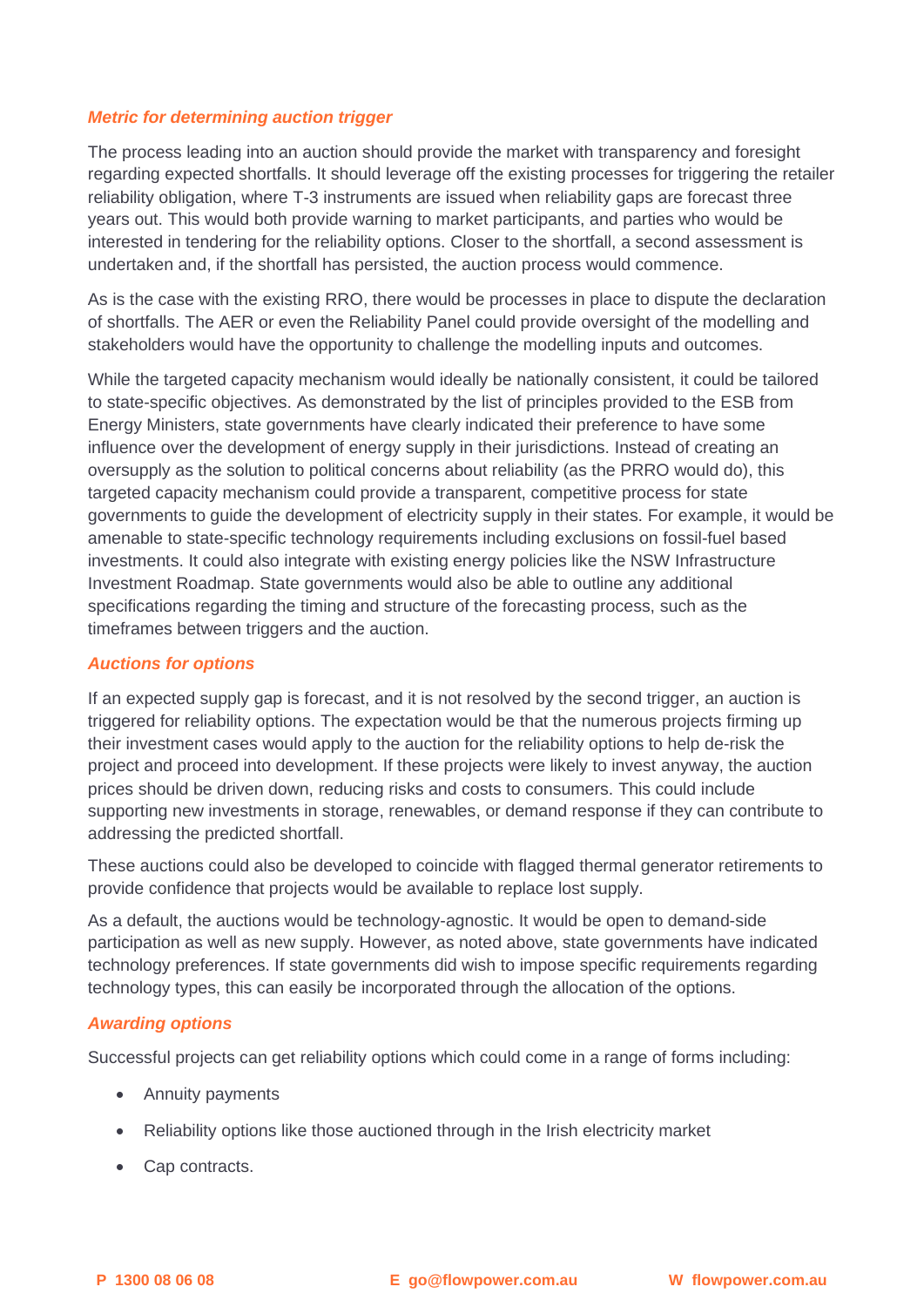Additional conditions could be added to the awarding of contract. For example, successful applicants could be required to provide market liquidity, and clawback mechanisms could be developed to address any subsequent windfall gains made by the projects supported through the mechanism.

The design of the options should also maintain a competitive balance between incoming projects, and incumbent generators and demand response. The reliability options should not shield projects from wholesale price signals.

The costs of the reliability options would be recovered from all retailers. There are multiple ways this could be achieved. The simplest is apportioning costs across all market customers on a MWh basis. This has the advantage of being simplest to administer and is consistent with cost recovery arrangements for other non-energy costs. Alternatively, more refined cost recovery could apply costs to market customers based on contributions to system peaks.

### **Advantages of the proposed model**

The design of a targeted capacity mechanism has numerous advantages over the PRRO.

- The design is far simpler. Many aspects of the mechanism already exist in the existing RRO, and most of the design work relates to the preferred reliability option. This should also mean much lower implementation costs and reduced regulatory burden for existing participants.
- By focussing on new investment, emphasis can be placed on options most compatible with existing financing processes. Where the PRRO would create a volatile certificate price that will likely take years to be treated as a firm revenue stream in project financing, reliability options designed to reduce the downside of future energy prices the project will be exposed to could be easily incorporated into standard project financing.
- More amenable to state-specific requirements. A targeted capacity mechanism would work with state-specific technology requirements, or with states opting in/out of the mechanism.
- Preserves retail competition. The PRRO requires all retailers to purchase capacity certificates to cover demand, a cost that vertically integrated retailers have a pre-existing hedge against. Standalone retailers, who have long term price protection through *financial*  hedges, would be left to pass on a cost their competitors have hedged. This would undermine retail competition. A targeted capacity mechanism would not give vertically integrated retailers a hedge and wouldn't undermine burgeoning retail competition.
- Protects consumers from excessive costs. The auction would only be triggered when new capacity is demonstrably needed. There is no risk of providing new, large revenue streams to large thermal generators on the verge of retirement for no benefit to consumers.

While there are numerous details and design questions unresolved with this model, we think it presents significant advantages over the models presented by the ESB in its paper. The ESB should consider this model, and other alternatives, alongside the options presented in its paper before arriving at the preferred design option.

## **Responses to questions in the paper**

## **Design principles**

The ESB's paper outlines an assessment criteria that would be used to inform the design of the capacity mechanism. Our feedback on the criteria is that the ESB should: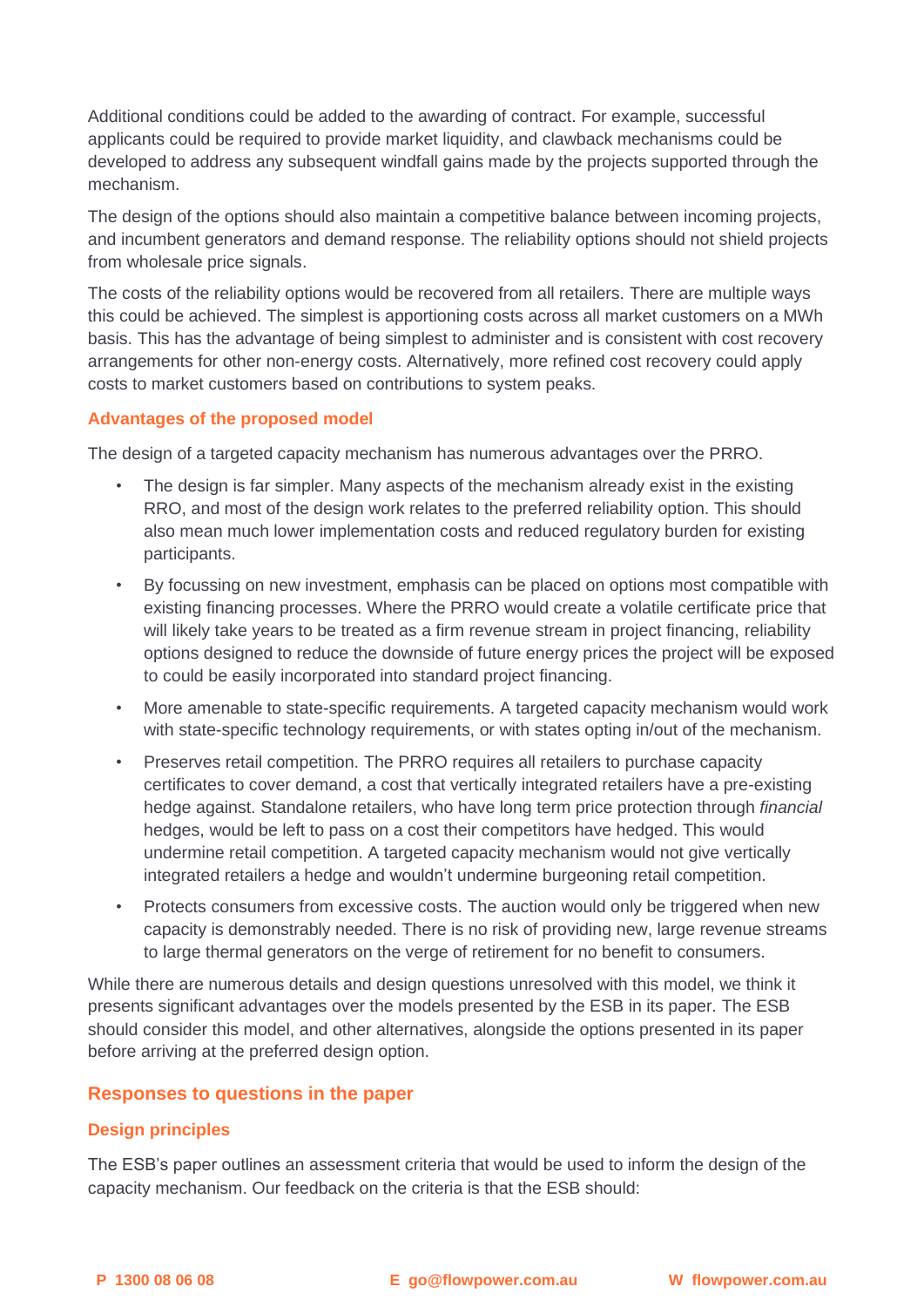- Expand on references to the level of reliability that governments value and explain how this differs from what consumers value. While the consumer value of reliability has an established metric, it is not clear how the ESB intends to quantify the same value for governments.
- Reference costs to consumers as a key parameter. Reliability is a cost trade-off, and this trade off should be clearly referenced in the assessment criteria. For example, the first criteria could be updated to reference reliability that customers and governments value and are willing to pay for.
- Reference unintended consequences arising from the introduction of a capacity mechanism, such as the risk of a reduction in competition and innovation outside of the mechanism.

## **Centralisation vs. decentralisation**

The introduction of a capacity mechanism increases the centralisation of the NEM. All the options detailed by the ESB come with an increase in the centralisation of risk, be it through the assessment of capacity certificates, the definition of risk periods of the liabilities of retailers.

In general, we support models that are more decentralised, as they shift risk onto commercial entities who are best placed to manage them. Indeed, the design of the energy only market is centred around this principle.

## **Rating capacity**

Defining capacity, particularly over extended timeframes is exceptionally complex. The firmness of different resources varies with resource availability, production schedules, contract market positions etc. Trying to pre-determine a level of firmness or capacity oversimplifies the differences between these types of resources and is likely to favour a particular approach or resource. This introduces an uneven playing field between different resource types. In addition, this introduces significant administrative and compliance burdens on market participants - this administrative complexity would intuitively punish aggregations and decentralised resources compared to large, centralised generators. The most efficient solution for weighting types of resources against each other already exists in our energy market - a strong price signal that encourages market participants to trade off the value of different types of resources. These competitive efficiencies are exactly what we are putting at risk by introducing a capacity mechanism.

An area the ESB has not addressed is in the initiation paper is how capacity would be defined for non-traditional sources.

For retailer-led demand response, this is primarily delivered through innovative tariff structures that encourage consumers to respond to high wholesale prices. The ESB suggests retailers would be able to utilise this demand response to reduce their actual demand, and therefore reduce the number of certificates they would need to procure. However, this disregards the fact that most demand response occurs following high wholesale prices which is not necessarily the "risk periods" envisaged by the ESB. If the "risk periods" are administratively set, as opposed to based on wholesale prices, it makes it very difficult for retailers to rely on demand response.

The capacity mechanism gets even more complicated when envisaging non-retailer demand response. If a demand response aggregator or DRSP wished to participate in the capacity mechanism, the ESB would need to work through processes for: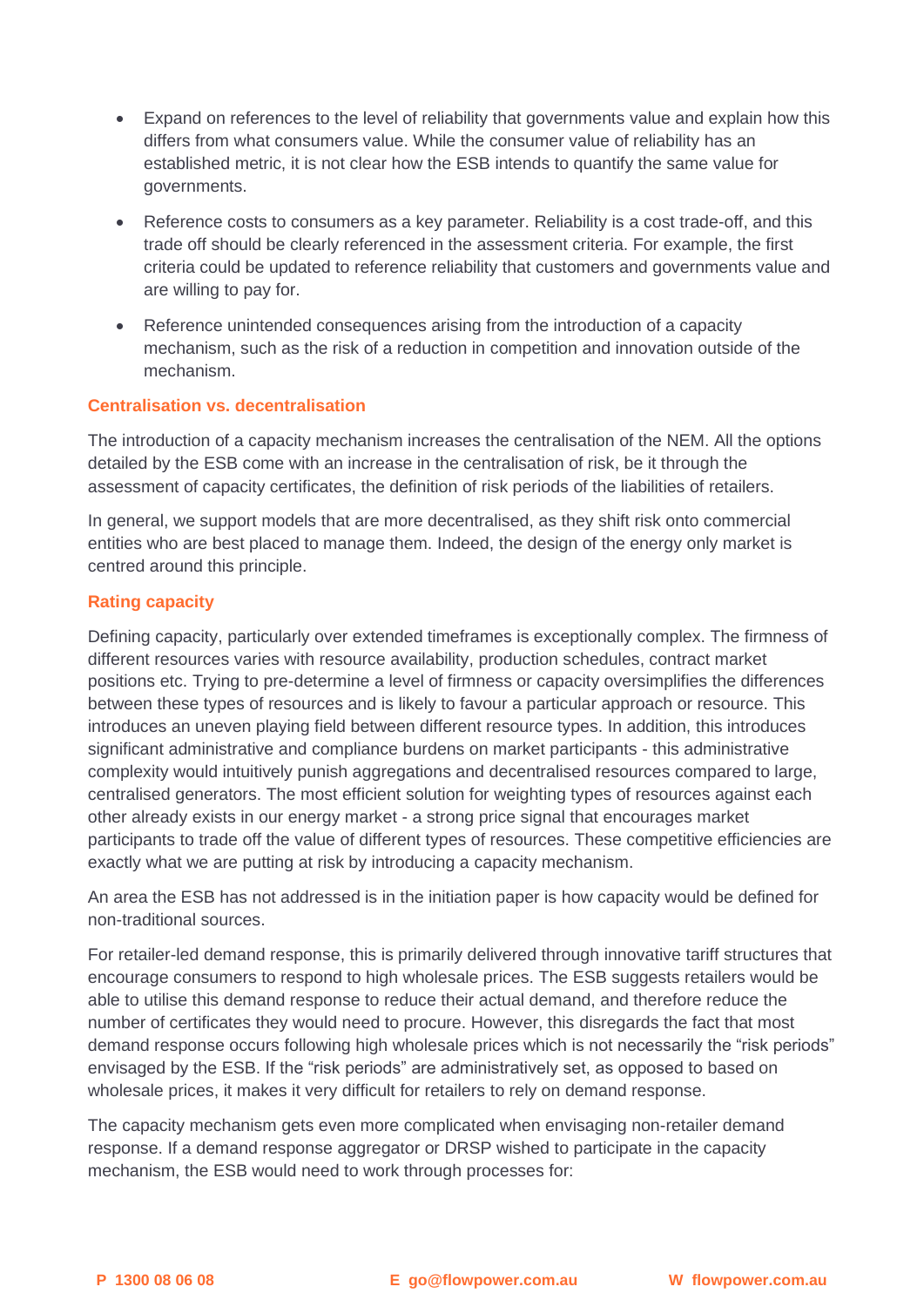- How AEMO would determine the number of certificates an aggregator would be eligible for. This would need to account for the capacity of aggregations that will grow and shrink over time, and that may not have the historical performance available for AEMO to benchmark against. This is also likely to create administrative challenges for AEMO dealing with large amounts of data either collected directly from thousands of devices or connection points for each aggregation.
- To avoid double counting of the response (i.e., through the creation of certificates and through the reduction of retail load) all the response from the demand response aggregator would need to be added back to the retailer's liability under the capacity mechanism. This would involve creating baselines for all the response and adding that back to each retailer that had their liable load impacted. This is almost impossible to do in any meaningful way at a residential level, especially so for highly flexible resources like electric vehicles and pool pumps.

If the ESB wants to maintain an equal playing field between DER, demand response and centralised generators, it must work out how to address these challenges. If it does not, it will exclude demand side resources participating in the capacity mechanism, undermining efforts from the ESB and industry to utilise the demand-side in moving toward a two-sided market.

### **Market power**

The introduction of a capacity mechanism could very easily create the conditions for market power to be exercised.

The introduction of a capacity mechanism, by design, creates a revenue stream from consumers, via retailers, to specific generation assets. These generation assets are mostly parts of gentailer portfolios. Under the current market design, the retailers that have vertically integrated with large, dispatchable assets are typically large themselves. In the current market, smaller retailers looking for hedging products can use financial hedges to help mitigate the effects of this concentration.

The market power concerns highlighted by the ESB are legitimate, and of their own making. A mechanism that creates revenue for existing generators and excludes financial intermediaries and recovers costs from retailers is highly exposed to risks of market power emerging. Vertically integrated retailers have a pre-existing hedge against the introduction of a capacity mechanism through generation ownership. The most likely form of long-term hedge available to small retailers are PPA, which provide no protection against the introduction of a capacity mechanism. The ESB should focus on the imbalance between vertically integrated retailers and standalone retailers created by the introduction of a capacity mechanism.

The ESB's paper discusses some options for addressing market power issues, which are welcome. The ESB should explore options that support liquidity and pricing of certificates, with the aim of avoiding providing windfall gains to incumbent generators.

Alternatively, a capacity mechanism that excludes all incumbent capacity neatly avoids concerns regarding the concentration of dispatchable capacity and the associated market power risks.

To address these risks, the ESB will need to rely on imperfect regulation which also risks undermining the intent of the capacity mechanism's introduction.

#### **Other things the ESB should consider**

Some other issues the ESB should consider include: